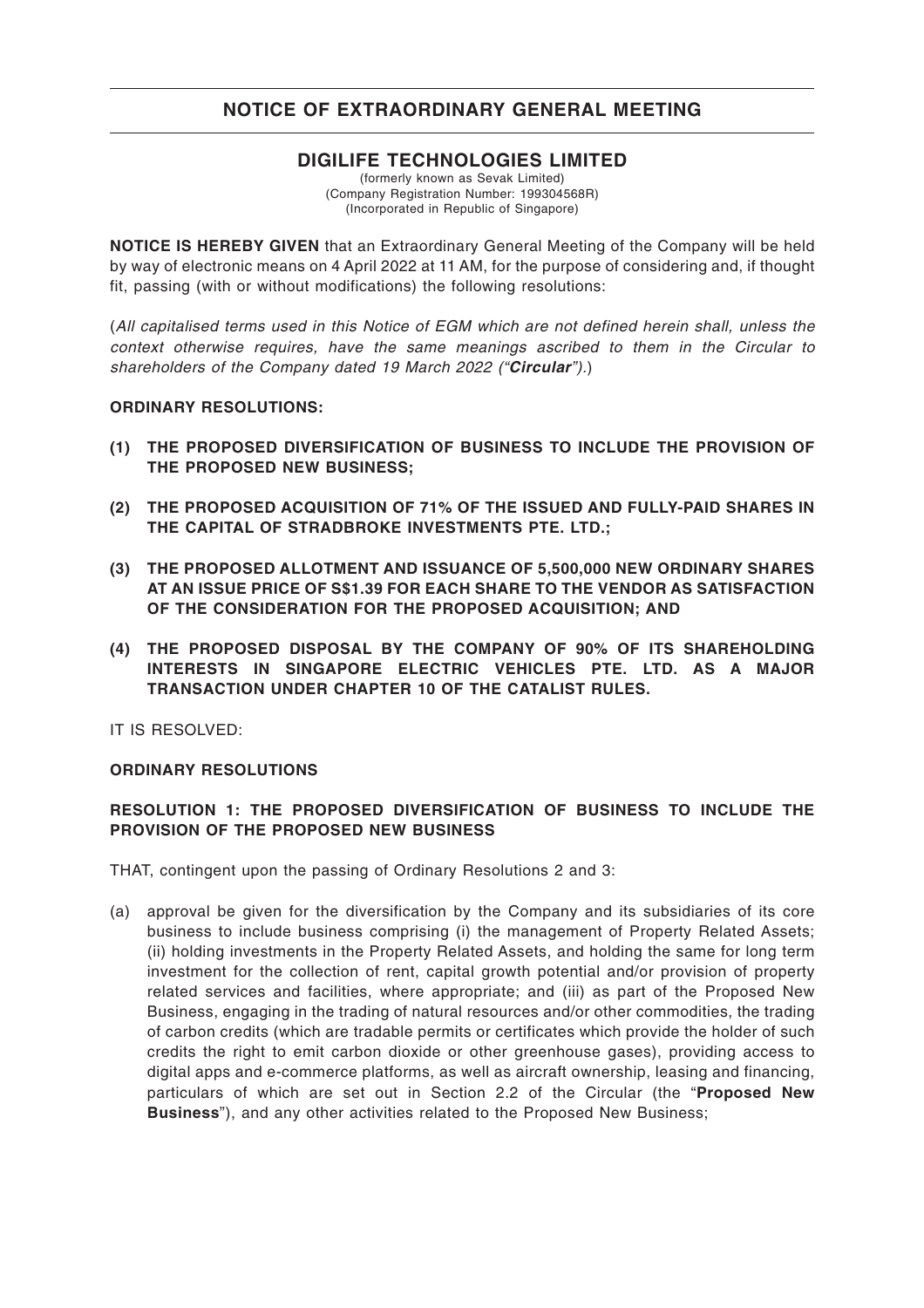- (b) the Company be authorised to invest in, purchase or otherwise acquire or dispose of, from time to time any such assets, investments and shares/interests in any entity that is in the Proposed New Business on such terms and conditions as the Directors deem fit, and such Directors be authorised to take such steps and exercise such discretion and do all such acts or things as they deem desirable, necessary or expedient or give effect to such to any such investment, purchase, acquisition or disposal; and
- (c) the Directors or any of them be authorised to exercise such discretion to complete and do all such acts and things, including without limitation, to sign, seal, execute and deliver all such documents and deeds, and to approve any amendment, alteration or modification to any document, as they or he may consider necessary, desirable or expedient or in the interests of the Company to give effect to the Proposed Diversification and matters contemplated by this Ordinary Resolution 1.

#### **RESOLUTION 2: THE PROPOSED ACQUISITION OF 71% OF THE ISSUED AND FULLY-PAID SHARES IN THE CAPITAL OF STRADBROKE INVESTMENTS PTE. LTD**

THAT, contingent upon the passing of Ordinary Resolutions 1 and 3:

- (a) pursuant to Chapter 10 of the Catalist Rules, approval be and is hereby given for the Proposed Acquisition on the terms and subject to the conditions set out in the Stradbroke Agreement dated 28 December 2021 entered into between the Company and the Vendor in relation to the Proposed Acquisition, particulars of which are set out in the Circular;
- (b) the Directors and each of them be and are hereby authorised to take such steps, make such amendments to the terms and conditions of the Stradbroke Agreement (provided that the amendments are not material) and exercise such discretion as they or he may from time to time deem fit, advisable, desirable, expedient or necessary in connection with all or any of the above matters; and
- (c) the Directors or any of them be authorised to exercise such discretion to complete and do all such acts and things, including without limitation, to sign, seal, execute and deliver all such documents and deeds as may be required, and to approve any amendment, alteration or modification to any document, as they or he may consider necessary, desirable or expedient or in the interests of the Company to give effect to the Proposed Acquisition and matters contemplated by this Ordinary Resolution 2.

### **RESOLUTION 3: THE PROPOSED ALLOTMENT AND ISSUANCE OF 5,500,000 NEW ORDINARY SHARES AT AN ISSUE PRICE OF S\$1.39 FOR EACH SHARE TO THE VENDOR AS SATISFACTION OF THE CONSIDERATION FOR THE PROPOSED ACQUISITION**

THAT, contingent upon the passing of Ordinary Resolutions 1 and 2:

(a) approval be given to the Directors for the purposes of Rule 805 of the Catalist Rules and Section 161 of the Companies Act to allot and issue the Consideration Shares to the Vendor at the issue price of S\$1.39 per Consideration Share in satisfaction of the Stradbroke Consideration for the Proposed Acquisition; and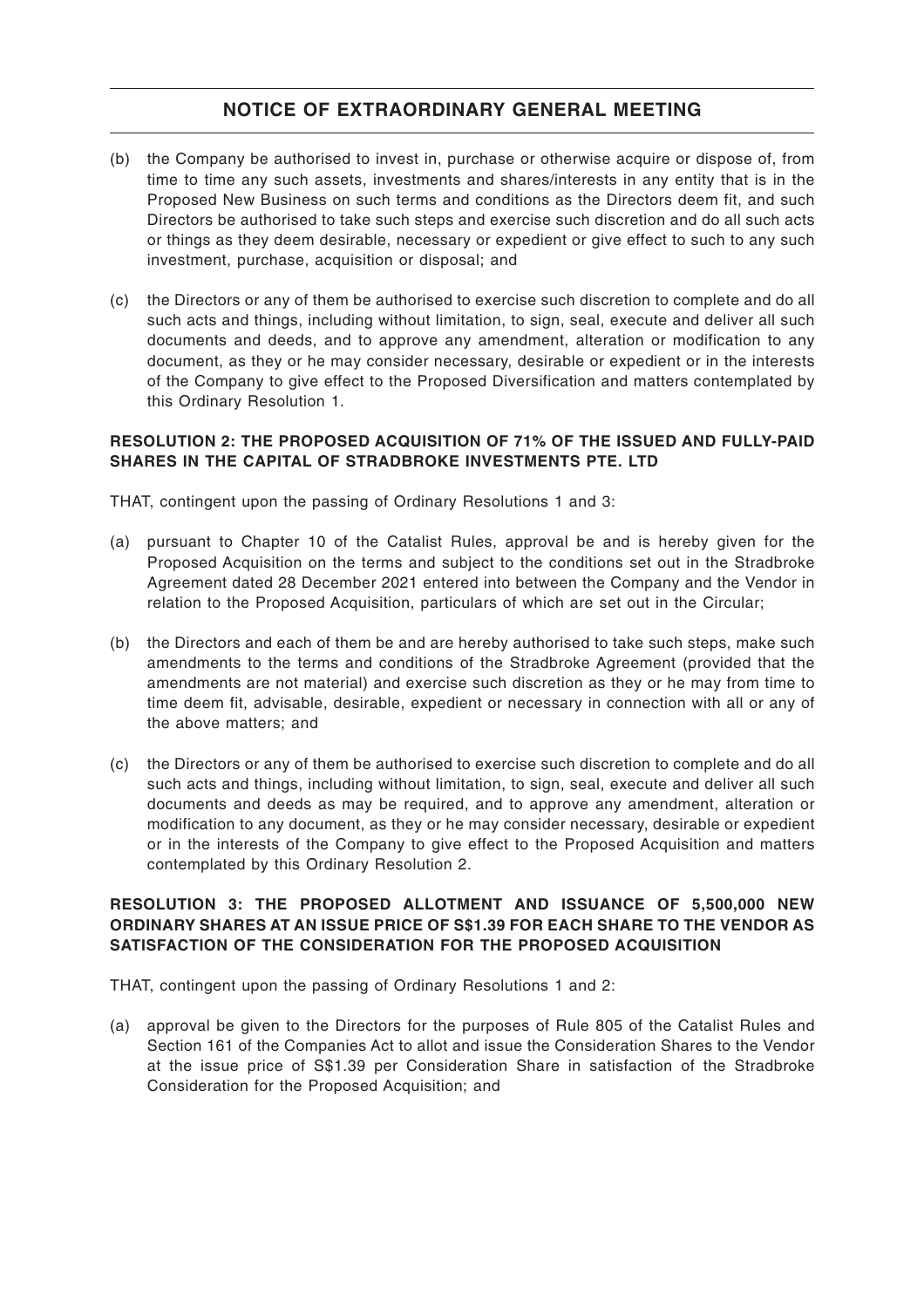(b) the Directors or any of them be authorised to exercise such discretion to complete and do all such acts and things, including without limitation, to sign, seal, execute and deliver all such documents and deeds as may be required, and to approve any amendment, alteration or modification to any document, as they or he may consider necessary, desirable or expedient or in the interests of the Company to give effect to the Proposed Consideration Shares Issue and matters contemplated by this Ordinary Resolution 3.

#### **RESOLUTION 4: THE PROPOSED DISPOSAL BY THE COMPANY OF 90% OF ITS SHAREHOLDING INTERESTS IN SINGAPORE ELECTRIC VEHICLES PTE. LTD. AS A MAJOR TRANSACTION UNDER CHAPTER 10 OF THE CATALIST RULES**

#### THAT:

- (a) approval be and is hereby given, for purposes of Chapter 10 of the Catalist Rules, for the Proposed Disposal of the SEV Sale Shares by the Company to SEV Holding Pte. Ltd., on the terms and subject to the conditions of the SEV Agreement, the principal terms of which are set out in the Circular; and
- (b) the Directors or any of them be authorised to exercise such discretion to complete and do all such acts and things, including without limitation, to sign, seal, execute and deliver all such documents and deeds as may be required, and to approve any amendment, alteration or modification to any document, as they or he may consider necessary, desirable or expedient or in the interests of the Company to give effect to the Proposed Disposal and matters contemplated by this Ordinary Resolution 4.

By Order of the Board

Tushar s/o Pritamlal Doshi Independent Non-Executive Director Digilife Technologies Limited

19 March 2022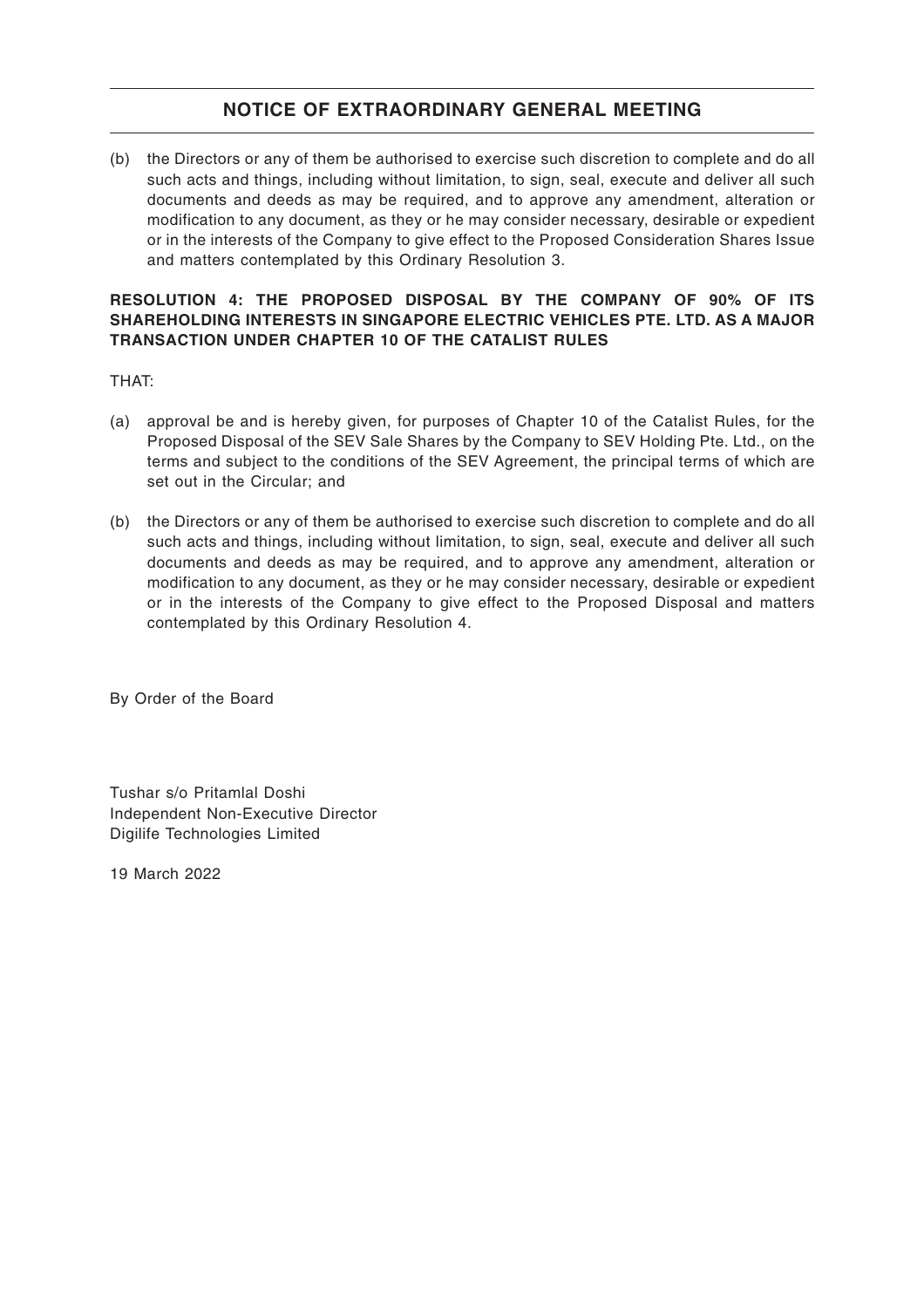As the COVID-19 situation continues to evolve, the Company is closely monitoring the situation, including any precautionary measures which may be required or recommended by government agencies to minimise the risk of community spread of COVID-19. Shareholders should note that the Company may be required (including at short notice) to make further changes to its EGM arrangements as the situation evolves, and Shareholders are advised to keep abreast of any such changes as may be announced by the Company as may be made from time to time on SGXNET.

### 1. **No physical attendance at the EGM**

Due to the current COVID-19 situation in Singapore, the EGM is being convened, and will be held by way of electronic means pursuant to the COVID-19 (Temporary Measures) Act 2020 released on 7 April 2020 and the COVID-19 (Temporary Measures) (Alternative Arrangements for Meetings for Companies, Variable Capital Companies, Business Trusts, Unit Trusts and Debenture Holders) Order 2020. Members will **not** be able to attend the EGM in person.

Alternative arrangements have been put in place to allow Shareholders to participate at the EGM by:

- (a) observing and/or listening to the EGM proceedings via "live" audio-and-visual webcast via their mobile phones, tablets or computers or "live" audio-only stream via telephone (Live Webcast);
- (b) submitting questions in advance of the EGM or during the EGM via an online text box; and/or
- (c) voting at the EGM (i) "live" by the Shareholders themselves via electronic means or (ii) by appointing the Chairman of the Meeting as proxy to attend and vote on their behalf at the EGM.

#### **Details of the steps for pre-registration, submission of questions and voting at the EGM are set out in detail below.**

#### 2. **Pre-Registration to attend the EGM remotely**

Shareholders and CPF/SRS investors who wish to attend, ask questions and vote at the EGM must pre-register at the pre-registration website at https://registration.ryt-poll.com/ home/index/digilife-egm from now till 11 AM on 1 April 2022 to enable the Company to verify their status as Shareholders. If they wish to appoint the Chairman of the Meeting to vote on their behalf, they should submit a Proxy Form/approach their respective CPF Agent Banks or SRS Operators in accordance with paragraph (5) below.

Following the verification, authenticated persons will receive a confirmation email which will contain the instructions to access the "live" audio-and-visual webcast and a telephone number to access the "live" audio-only stream of the EGM proceedings, via the e-mail address provided during pre-registration.

Persons who do not receive the confirmation email by 11 AM on 3 April 2022, but have registered by 11 AM on 1 April 2022 deadline should contact the Company at digilife-egm@ryt-poll.com.

#### **Deadline to pre-register: By 11 AM on 1 April 2022**.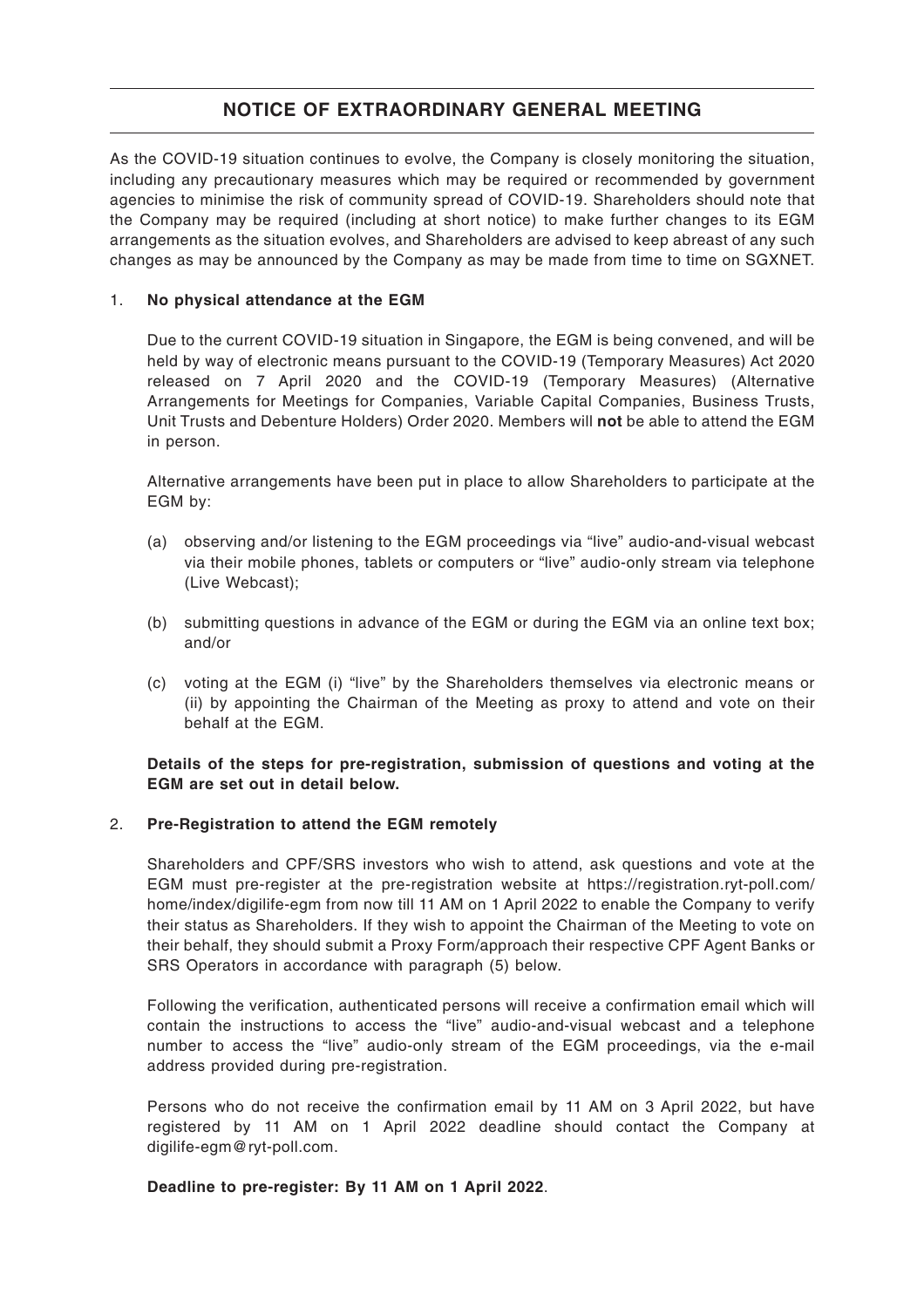Investors holding Shares through relevant intermediaries (other than CPF/SRS investors) will not be able to pre-register at https://registration.ryt-poll.com/home/index/digilife-egm for the "live" broadcast of the EGM. Such investors who wish to participate in the "live" broadcast of the EGM should instead contact the relevant intermediary through which they hold such Shares as soon as possible, no later than 11 AM on 28 March 2022 (being 7 working days before the date of the EGM) in order to make the necessary arrangements for them to participate in the EGM.

#### 3. **Submission of questions**

Shareholders and CPF/SRS investors will be able to ask questions at the EGM by submitting text-based questions via the "live" audio-and-visual webcast by clicking the "Ask a Question" feature and then clicking "Type Your Question" to input their queries in the questions text box. It is important for Shareholders and CPF/SRS investors to have their web-browser devices ready for asking questions during the Live Webcast.

Shareholders and CPS/SRS investors who pre-registered and are verified in accordance with paragraph (2) above are also encouraged to submit questions related to the proposed resolutions to be tabled for approval at the EGM in the following manner:

- (a) via the pre-registration website at [https://registration.ryt-poll.com/home/index/digilife](https://registration.ryt-poll.com/home/index/digilife-egm)egm;
- (b) by email to digilife-egm@ryt-poll.com;
- (c) if submitted by post, be deposited at the office of Company's electronic EGM service provider, Complete Corporate Services Pte Ltd, at 10 Anson Road, #29-07 International Plaza, Singapore 079903; or
- (d) during the EGM via an online text box.

Shareholders will need to identify themselves when posing questions by providing the following details:

- the Shareholder's full name as it appears on the CDP/CPF/SRS share records;
- the Shareholder's NRIC/Passport/UEN number;
- the Shareholder's contact number and email address; and
- the manner in which the shareholder holds his/her/its shares in the Company (e.g. via CDP, CPF or SRS).

Please note that the Company will not be able to answer questions from persons who provide insufficient details to enable the Company to verify his/her/its shareholder status.

I**n view of the current COVID-19 measures which may make it difficult for Shareholders to submit their questions by post, Shareholders are strongly encouraged to submit their questions electronically via email.**

**Deadline to submit questions**: By 11 AM on 26 March 2022.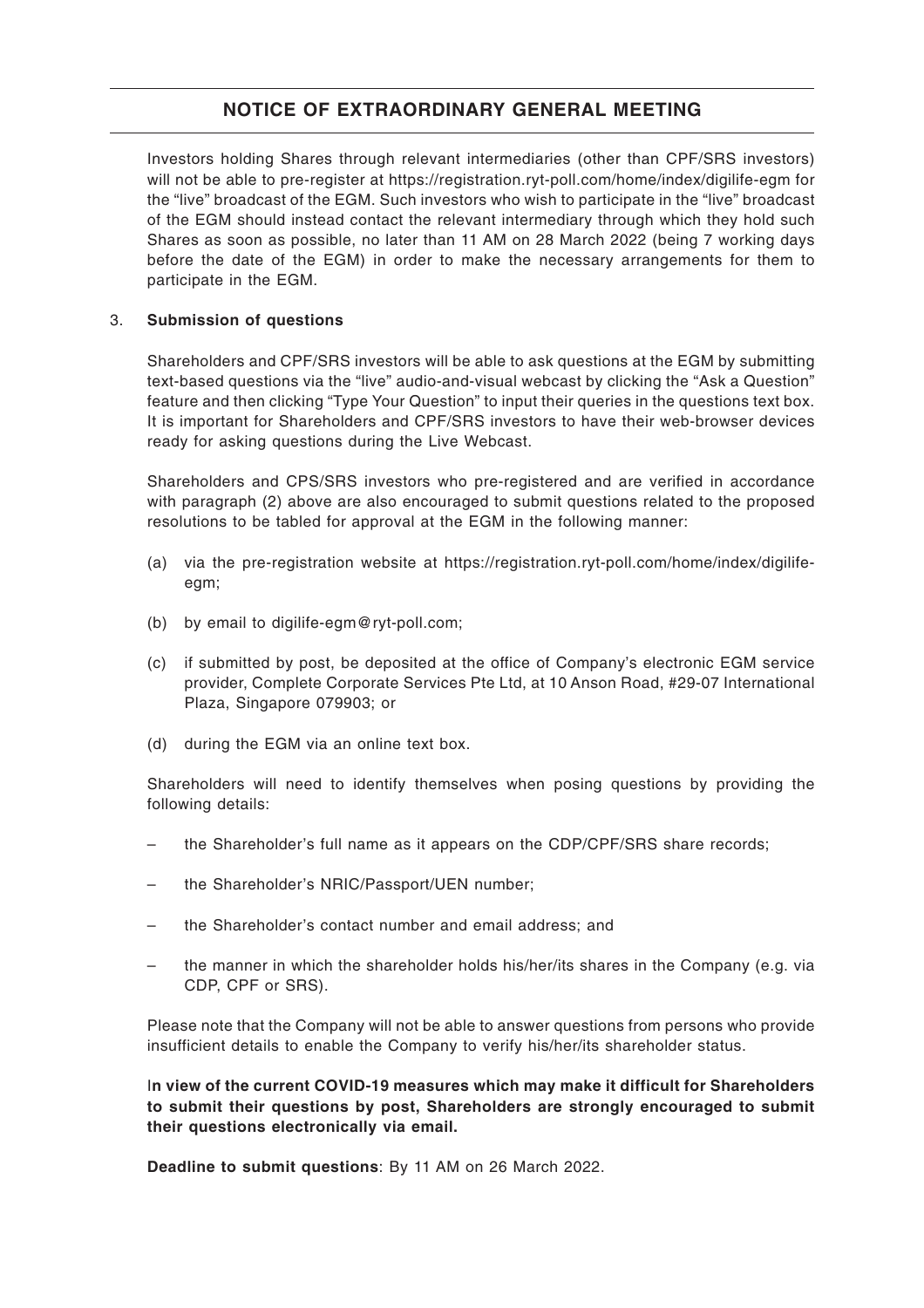The Company will endeavour to address the substantial and relevant questions received from Shareholders relating to the agenda of the EGM prior to the EGM by publishing the responses to these questions on SGXNET and the Company's website on or before 3 April 2022. The Company will also address any subsequent clarifications sought, or follow-up questions, prior to, or at, the EGM in respect of substantial and relevant matters.

The Company will adopt real-time electronic communication facilities i.e. an online text for the Shareholders to raise questions during the EGM and get responded from the Company prior to vote casting.

The Company will, within one (1) month after the date of the EGM, publish the minutes of the EGM on Company's website and on SGXNET, and the minutes will include the responses to substantial and relevant questions referred to above.

#### 4. **Voting at the EGM**

Shareholders and CPF/SRS investors who wish to attend and vote electronically (in real time) at the EGM must pre-register at the pre-registration website in accordance with paragraph (2) above.

"Live" voting will be conducted during the EGM for Shareholders and CPF/SRS investors attending the LiveWebcast (and not the audio-only feed via telephone). It is important for Shareholders and CPF/SRS investors to have their web-browser devices ready for voting during the Live Webcast.

#### 5. **Voting by the appointment of Chairman of the Meeting as Proxy**

A member (whether individual or corporate) who does not wish to attend and vote (in real time) at the EGM may submit a Proxy Form to appoint the Chairman of the Meeting as his/her/its proxy to attend and vote on his/her/its behalf at the EGM if such member wishes to exercise his/her/its voting rights at the EGM.

Where a member (whether individual or corporate) appoints the Chairman of the Meeting as his/her/its proxy, he/she/it must give specific instructions as to voting, or abstentions from voting, in respect of a resolution in the Proxy Form, failing which the appointment of the Chairman of the Meeting as proxy for that resolution will be treated as invalid.

CPF or SRS investors who wish to appoint the Chairman of the Meeting as proxy should approach their respective CPF Agent Banks or SRS Operators to submit their votes at least seven (7) working days before the EGM (i.e. by 11 AM on 28 March 2022) in order to allow sufficient time for their respective relevant intermediaries to in turn submit a Proxy Form to appoint the Chairman of the Meeting to vote (in real time) on their behalf by the cut-off date.

For the avoidance of doubt, pre-registration is not required if a shareholder only intends to appoint the Chairman of the EGM as his/her/its proxy and does not intend to attend the EGM. The Chairman of the Meeting, as proxy, need not be a Member of the Company.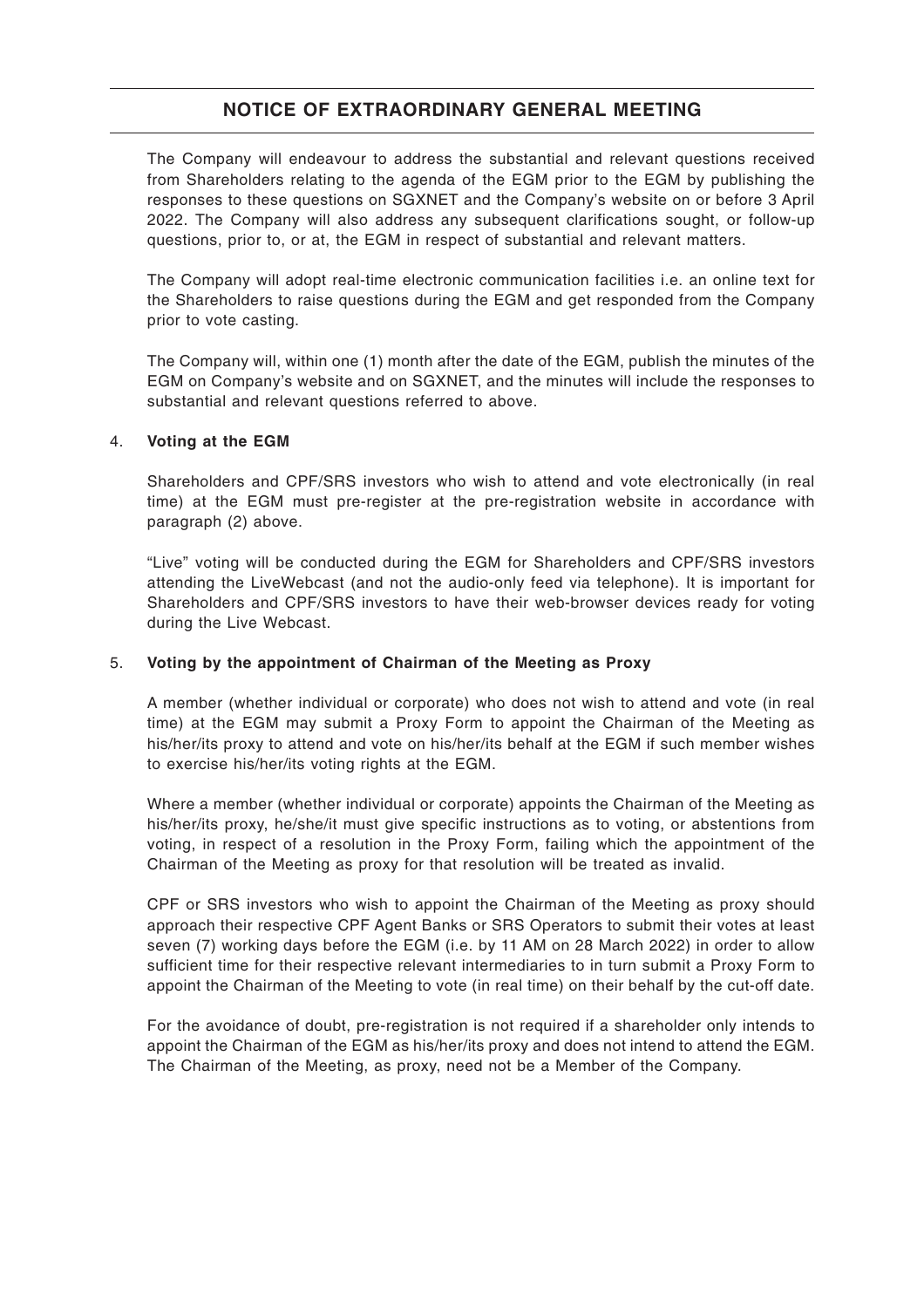The instrument appointing the Chairman of the Meeting as proxy, which can be assessed at the SGX website at the link: https://www.sgx.com/securities/company-announcements or the Company's website at the link https://www.sevaklimited.com/news.html, must be submitted to the Company in the following manner:

- (a) if electronically, be submitted via email atdigilife-egm@ryt-poll.com; or
- (b) if by post, be deposited at the office of Company's electronic EGM service provider, Complete Corporate Services Pte Ltd, at 10 Anson Road, #29-07 International Plaza, Singapore 079903,

in either case, by no later than 11 AM on 1 April 2022, being seventy-two (72) hours before the time fixed for the holding of the EGM and in default the instrument of proxy shall be treated as invalid. Shareholders who wish to submit an instrument of proxy must first download, complete and sign the Proxy Form, before submitting it by post to the address provided above, or before scanning and sending it by email to the email address provided above.

#### **Deadline to submit Proxy Form**: By 11 AM on 1 April 2022.

Where an instrument appointing the Chairman of the Meeting as proxy submitted by email, it must be authorised in the following manner, failing which the instrument may be treated as invalid:

- (a) by way of the affixation of an electronic signature by the appointor or his/her duly authorised attorney or, as the case may be, an officer or duly authorised attorney of a corporation; or
- (b) by way of the appointor or his/her duly authorised attorney or, as the case may be, an officer or duly authorised attorney of a corporation signing the instrument under hand and submitting a scanned copy of the signed instrument by email.

A corporation which is a Shareholder may by resolution of its directors or other governing body authorise such person as it thinks fit to act as its representative at the EGM and the person so authorised shall upon production of a copy of such resolution certified by a director of the corporation to be a true copy, be entitled to exercise the powers on behalf of the corporation so represented as the corporation could exercise in person if it were an individual.

The Company shall be entitled to reject the instrument appointing the Chairman of the Meeting as proxy if it is incomplete, improperly completed or illegible or where the true intentions of the appointor are not ascertainable from the instructions of the appointor specified in the instrument appointing the Chairman of the Meeting as proxy (including any related attachment). In addition, in the case of a member whose Shares are entered in the Depository Register, the Company may reject any instrument appointing the Chairman of the Meeting as proxy if the member, being the appointor, is not shown to have Shares entered against his name in the Depository Register as at seventy-two (72) hours before the time appointed for holding the EGM, as certified by The Central Depository (Pte) Limited to the Company.